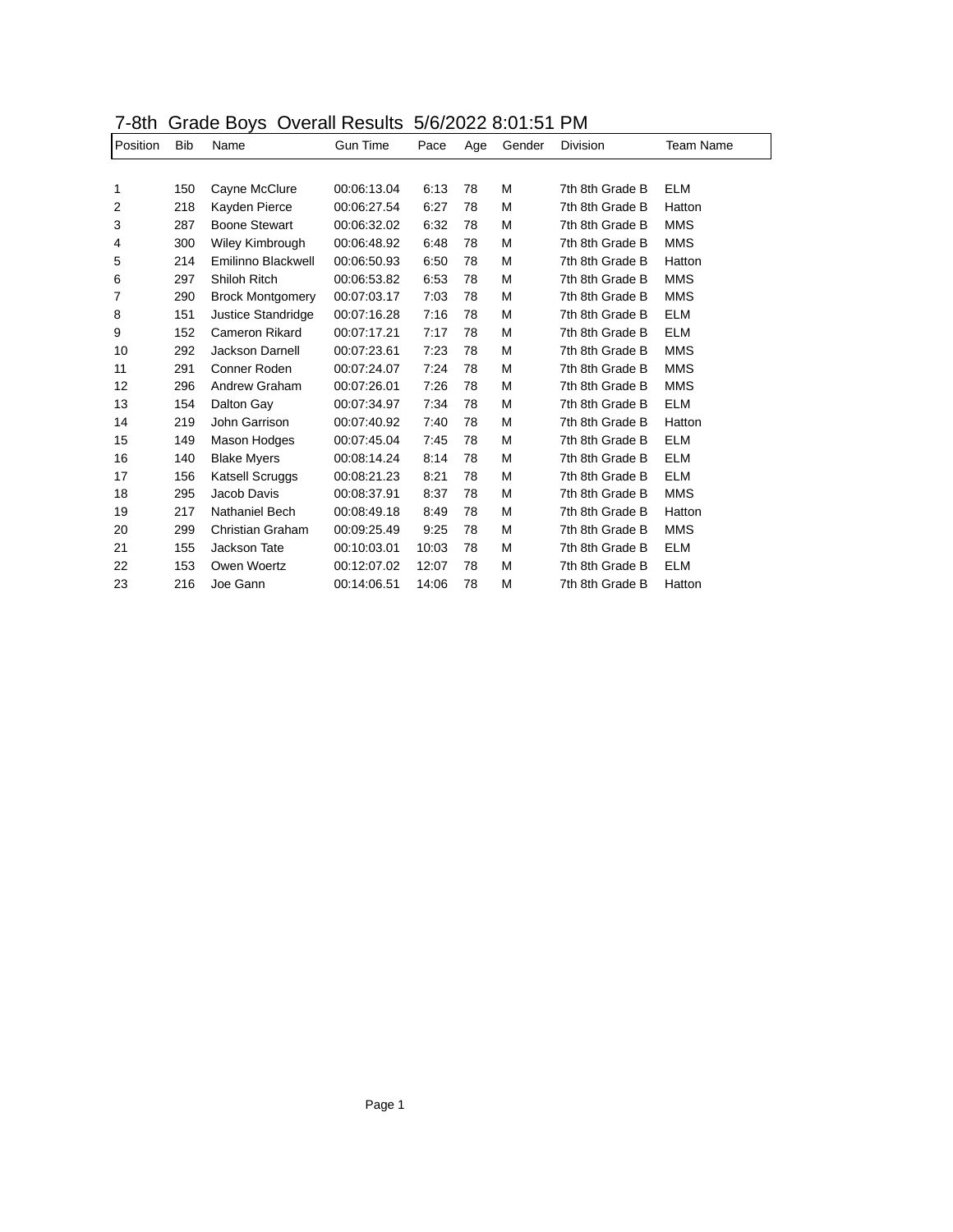## 7-8th Grade Boys Overall Results 5/6/2022 8:01:56 PM

| Position Bib<br>Name | Gun Time |  |  | Pace Age Gender | Division | Team Name |
|----------------------|----------|--|--|-----------------|----------|-----------|
|----------------------|----------|--|--|-----------------|----------|-----------|